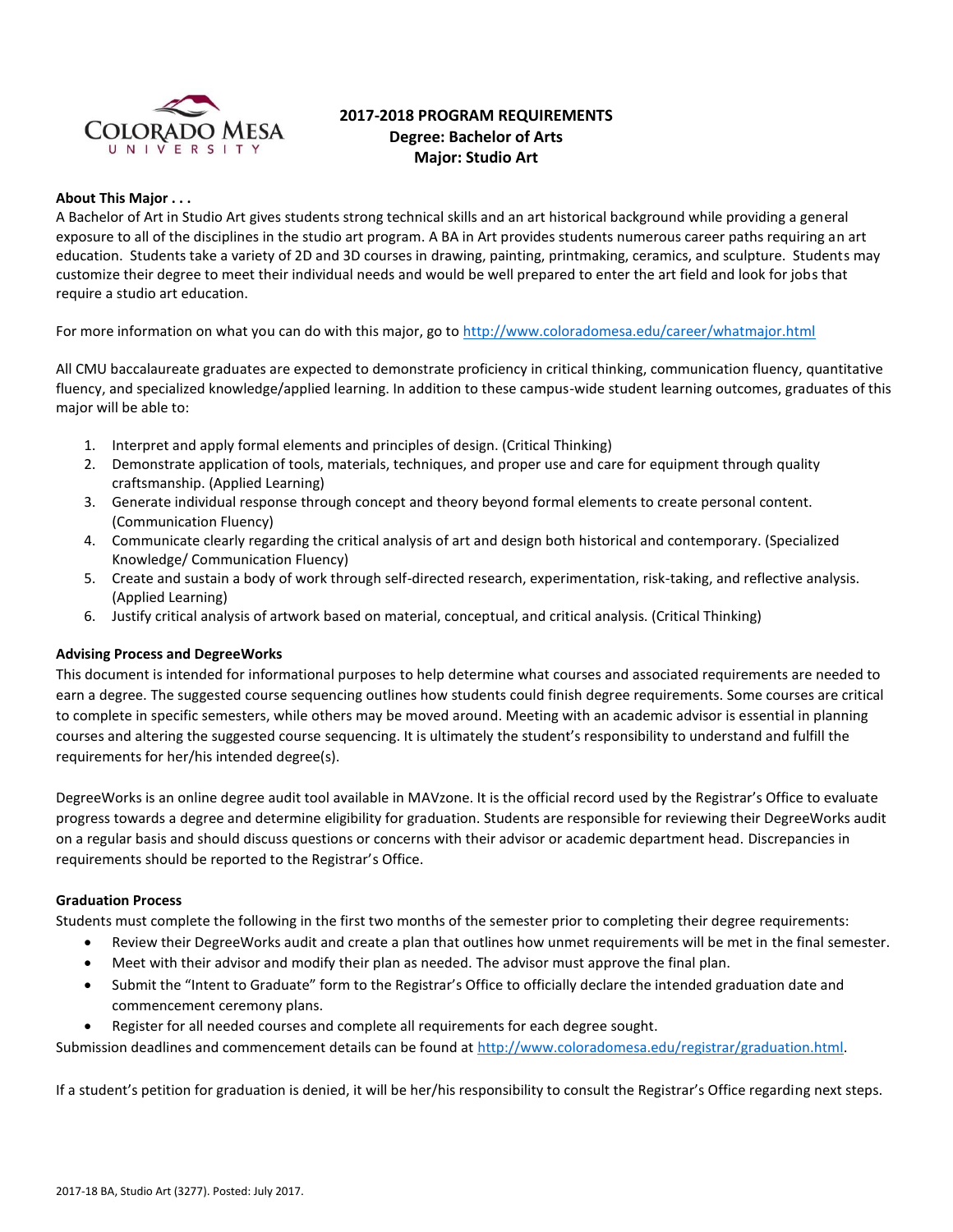# **INSTITUTIONAL DEGREE REQUIREMENTS**

The following institutional degree requirements apply to all CMU baccalaureate degrees. Specific programs may have different requirements that must be met in addition to institutional requirements.

- 120 semester hours minimum.
- Students must complete a minimum of 30 of the last 60 hours of credit at CMU, with at least 15 semester hours in major discipline courses numbered 300 or higher.
- 40 upper-division credits (an alternative credit limit applies to the Bachelor of Applied Science degree).
- 2.00 cumulative GPA or higher in all CMU coursework.
- A course may only be used to fulfill one requirement for each degree/certificate.
- No more than six semester hours of independent study courses can be used toward the degree.
- Non-traditional credit, such as advanced placement, credit by examination, credit for prior learning, cooperative education and internships, cannot exceed 30 semester credit hours for a baccalaureate degree; A maximum of 15 of the 30 credits may be for cooperative education, internships, and practica.
- Pre-collegiate courses (usually numbered below 100) cannot be used for graduation.
- Capstone exit assessment/projects (e.g., Major Field Achievement Test) requirements are identified under Program-Specific Degree Requirements.
- The Catalog Year determines which program sheet and degree requirements a student must fulfill in order to graduate. Visit with your advisor or academic department to determine which catalog year and program requirements you should follow.
- See "Requirements for Undergraduate Degrees and Certificates" in the catalog for a complete list of graduation requirements.

# **PROGRAM-SPECIFIC DEGREE REQUIREMENTS**

- No more than 6 semester hours of independent study courses can be used toward the degree.
- Additional fees are required throughout the studio art program for materials.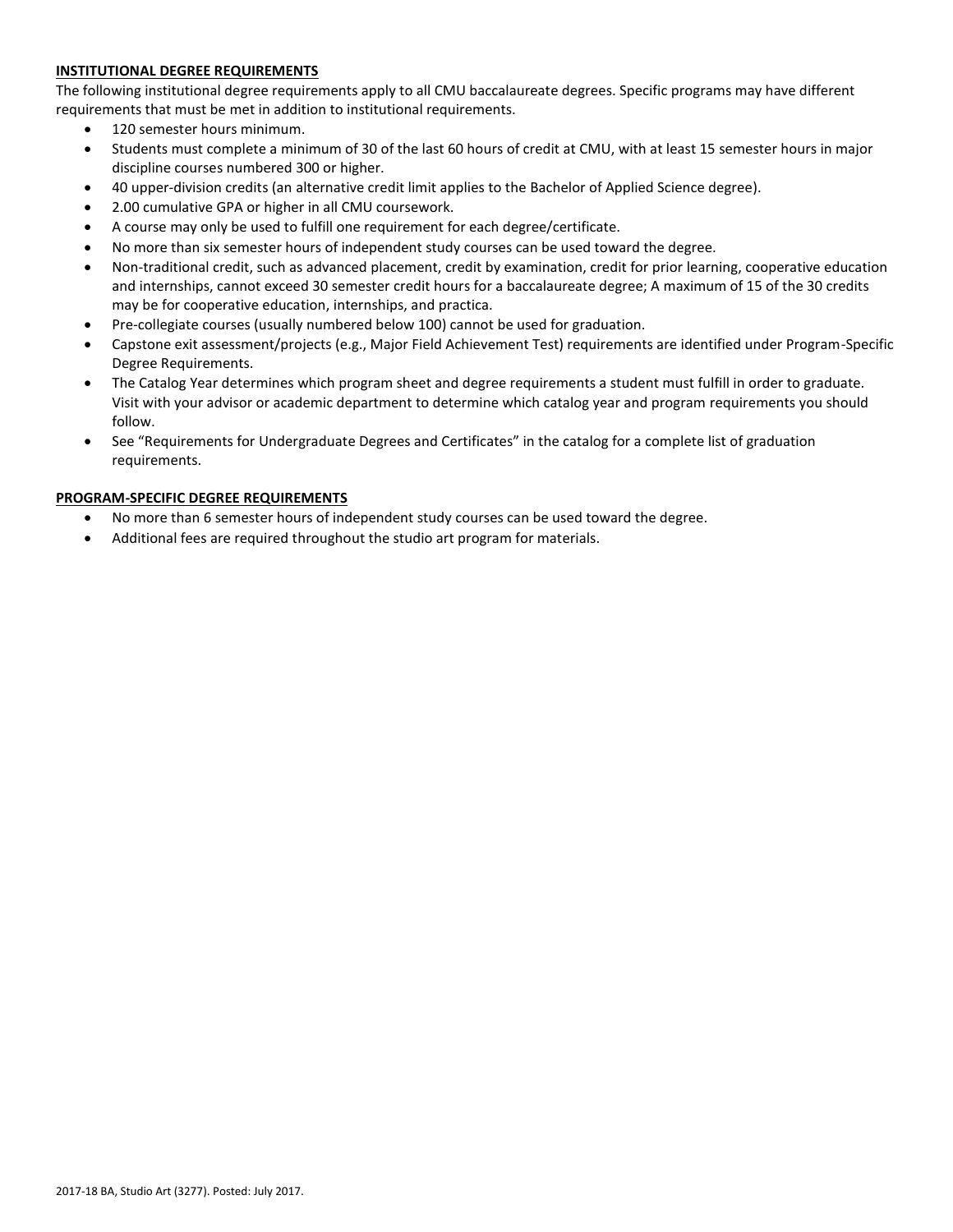## **ESSENTIAL LEARNING REQUIREMENTS** (31 semester hours)

See the current catalog for a list of courses that fulfill the requirements below. If a course is an Essential Learning option and a requirement for your major, you must use it to fulfill the major requirement and make a different selection for the Essential Learning requirement.

**English** (6 semester hours, must receive a grade of "C" or better and must be completed by the time the student has 60 semester hours.)

- $\Box$  ENGL 111 English Composition (3)
- ENGL 112 English Composition (3)

**Mathematics** (3 semester hours, must receive a grade of "C" or better, must be completed by the time the student has 60 semester hours.)

MATH 110 - College Mathematics (3) or higher

#### **Humanities** (3 semester hours)

 $\Box$  Select one Humanities course (3)

#### **Social and Behavioral Sciences** (6 semester hours)

- $\Box$  Select one Social and Behavioral Sciences course (3)
- $\Box$  Select one Social and Behavioral Sciences course (3)

## **Natural Sciences** (7 semester hours, one course must include a lab)

- $\square$  Select one Natural Sciences course (3)
- $\Box$  Select one Natural Sciences course with a lab (4)

## **History** (3 semester hours)

 $\Box$  Select one History course (3)

## **Fine Arts** (3 semester hours)

 $\Box$  Select one Fine Arts course (3)

# **OTHER LOWER-DIVISION REQUIREMENTS**

**Wellness Requirement** (2 semester hours)

- $\Box$  KINE 100 Health and Wellness (1)
- $\Box$  Select one Activity course (1)

# **Essential Learning Capstone** (4 semester hours)

Essential Learning Capstone must be taken after completion of the Essential Learning English and Mathematics requirements, and when a student has earned between 45 and 75 hours.

- ESSL 290 Maverick Milestone (3)
- $\square$  ESSL 200 Essential Speech (1)

#### **FOUNDATION COURSES** (6 semester hours, must earn a grade of "C" or better in each course.)

Two consecutive classes in the same foreign language. FLAS 114 & 115 will NOT fulfill this requirement.

 \_\_\_\_\_\_\_\_\_\_\_\_\_\_\_\_\_\_\_\_\_\_\_\_\_\_\_\_\_\_\_\_\_\_\_\_\_\_\_\_\_\_\_\_\_\_\_\_\_\_\_\_\_\_\_\_\_\_\_\_  $\Box$   $\underline{\hspace{1cm}}$   $\underline{\hspace{1cm}}$   $\underline{\hspace{1cm}}$   $\underline{\hspace{1cm}}$   $\overline{\hspace{1cm}}$   $\overline{\hspace{1cm}}$   $\overline{\hspace{1cm}}$   $\overline{\hspace{1cm}}$   $\overline{\hspace{1cm}}$   $\overline{\hspace{1cm}}$   $\overline{\hspace{1cm}}$   $\overline{\hspace{1cm}}$   $\overline{\hspace{1cm}}$   $\overline{\hspace{1cm}}$   $\overline{\hspace{1cm}}$   $\overline{\hspace{1cm}}$   $\overline{\hspace{1$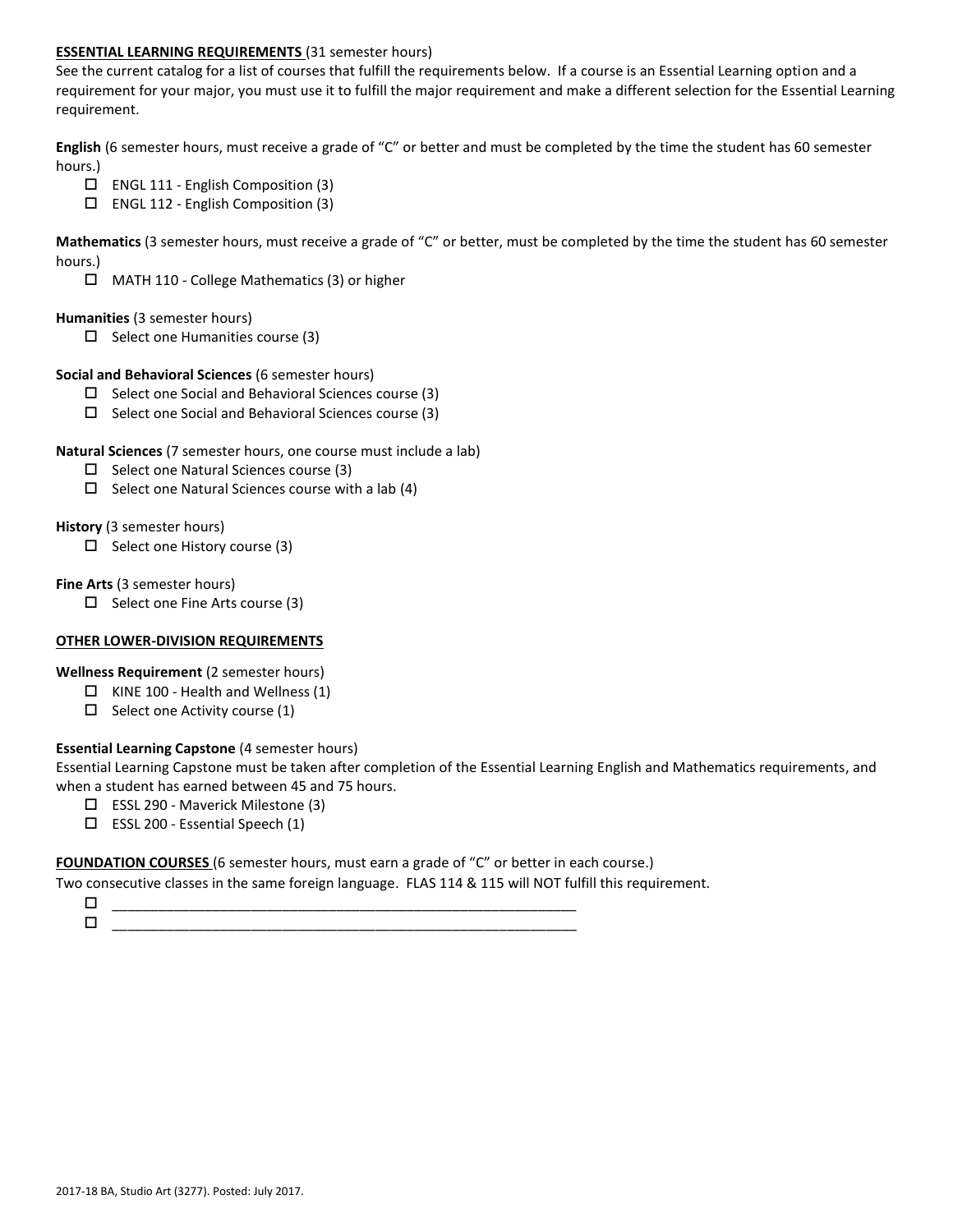#### **BA, STUDIO ART REQUIREMENTS** (48 semester hours)

| Art Core (12 semester hours) |
|------------------------------|
|------------------------------|

- ARTE 101 Two-Dimensional Design (3)
- ARTE 102 Three-Dimensional Design (3)
- ARTE 119 History of Art, Renaissance to Present (3)
- $\Box$  ARTS 151 Foundation Drawing I (3)

#### **Art History** (6 semester hours)

Select two 300- or 400-level Art History courses:

- $\square$  ARTH
- ARTH \_\_\_\_\_\_\_\_\_\_\_\_\_\_\_\_\_\_\_\_\_\_\_\_\_\_\_\_\_\_\_\_\_\_\_\_\_\_\_\_\_\_\_\_\_\_\_\_\_\_\_\_\_\_\_\_\_\_\_\_

# **Art Studio** (30 semester hours)

200-Level Requirements:

- ARTS 291 Painting I: Intro to Painting (3)
- $\Box$  ARTT 270 Sculpture I (3)
- $\Box$  One of the following courses:
	- ARTS 241 Beginning Hand Building (3)
	- ARTS 242 Beginning Wheel Throwing (3)
- ARTS 274 Printmaking: Intaglio and Relief (3)

300-Level Requirements: Any nine semester hours of ARTS or ARTT 300-Level courses

| 400-Level Requirements: Any nine semester hours of ARTS or ARTT 400-Level courses |
|-----------------------------------------------------------------------------------|
|                                                                                   |
|                                                                                   |
|                                                                                   |
|                                                                                   |

**GENERAL ELECTIVES** (All college level courses appearing on your final transcript, not listed above that will bring your total semester hours to 120 hours. 29 semester hours; 16 hours of upper division may be needed)